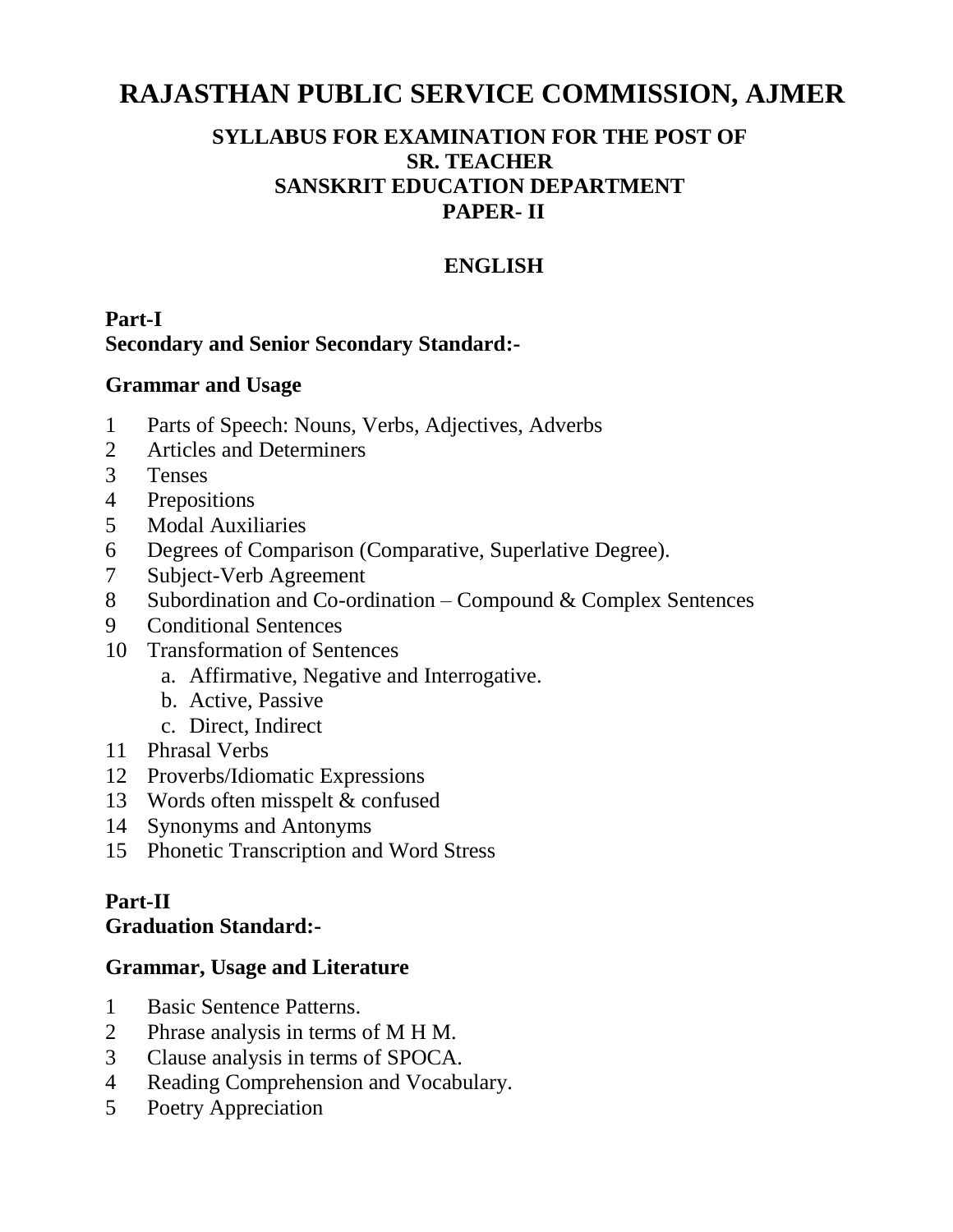6 An Acquaintance with Literary Forms/ Devices.

- a. Ode
- b. Elegy
- c. Sonnet
- d. Epic/ Mock epic
- e. Dramatic Monologue
- f. Ballads
- g. Alliteration
- h. Hyperbole
- i. Simile/Metaphor
- j. Personification
- k. Satire/Irony
- l. Onomatopoeia
- 7 An Acquaintance with Major Literary Periods.
	- a. Renaissance
	- b. Metaphysical
	- c. Jacobean
	- d. Neo Classical
	- e. Romantic
	- f. Victorian
	- g. Modern
	- h. Post-Modern
- 8 An Acquaintance with Literary Movements.
	- a. Romanticism
	- b. Gothic
	- c. Pre- Raphaelite Movement
	- d. Realism
	- e. Existentialism
	- f. Stream of Consciousness
	- g. Symbolism
	- h. Modernism
	- i. Post-Modernism
- 9 An Acquaintance with Twentieth Century Indian Writers/Poets in English.
	- a. Rabindra Nath Tagore
	- b. Mulk Raj Anand
	- c. R.K. Narayan
	- d. Sarojini Naidu
	- e. Toru Dutt
	- f. Nissim Ezekiel
	- g. Ruskin Bond
	- h. Arun Kolatkar